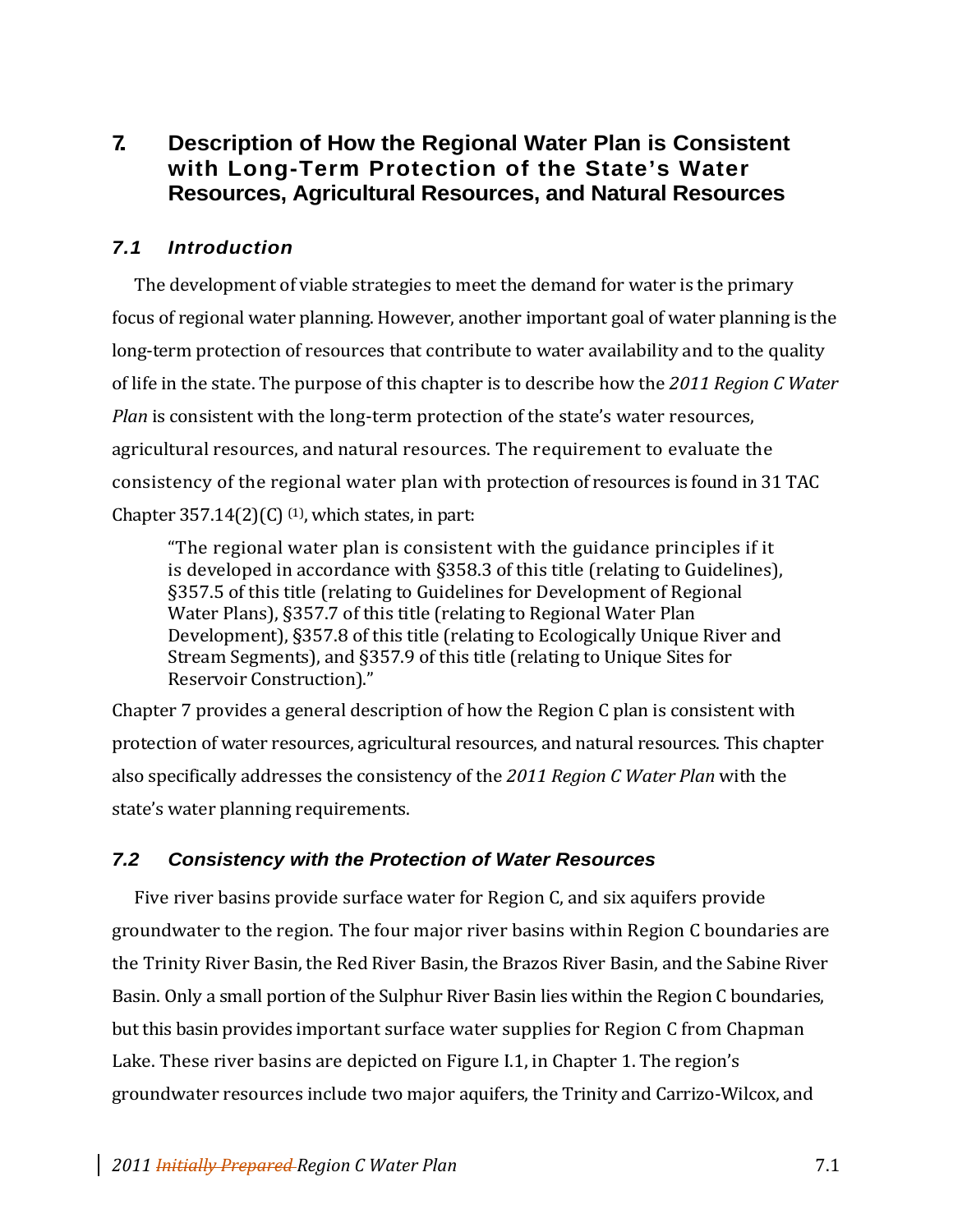four three minor aquifers, the Woodbine, the Nacatoch, the Sparta, and the Queen City. The extents of these aquifers within the region are depicted on Figures 1.7 and 1.8 in Chapter 1.

The Trinity River Basin provides the largest amount of water supply in Region C. Surface reservoirs in the Trinity Basin in Region C with conservation storage over 50,000 acre‐feet include:

- Lake Bridgeport Lake Lavon
- Eagle Mountain Lake **•** Lake Ray Hubbard
- 
- Lake Weatherford Lake Waxahachie
- Benbrook Lake Terrell Lake
- 
- 
- 
- Ray Roberts Lake **Called Called Called Called Called Called Called Called**
- Lewisville Lake
- 
- 
- Lake Worth **•** Bardwell Lake
	-
	-
- Lake Arlington Navarro Mills Lake
- Joe Pool Lake Richland-Chambers Reservoir
- Grapevine Lake Cedar Creek Reservoir
	-

Other major reservoirs supplying surface water to Region C include the following:

- Lake Texoma in the Red River Basin.
- Only a small portion of the Sabine River Basin lies within Region C; however, Region C receives water from two major water supply reservoirs located in Region D and the Sabine Basin (Lake Tawakoni and Lake Fork Reservoir).
- Only small portions of the Brazos River Basin lie within Region C, and no Brazos River Basin reservoirs with conservation storage over 50,000 acre‐feet are located in Region C.
- Chapman Lake is located in the Sulphur River Basin in Region D and provides water supply to Region C.
- Lake Palestine is already permitted for use in Region C, but is located in the Neches River Basin in Region I.

Of the groundwater resources in Region C, the Trinity aquifer provides about 71

percent of the region's groundwater, and about 17 percent comes from the Woodbine

aquifer. The remainder of the groundwater is from the Carrizo‐Wilcox (9 percent), the

Nacatoch (less than 1 percent), the Sparta (less than 1 percent), the Queen City (less than 1

percent), and undifferentiated/other aquifers (2 percent).

To be consistent with the long-term protection of water resources, the plan must recommend strategies that minimize threats to the region's sources of water over the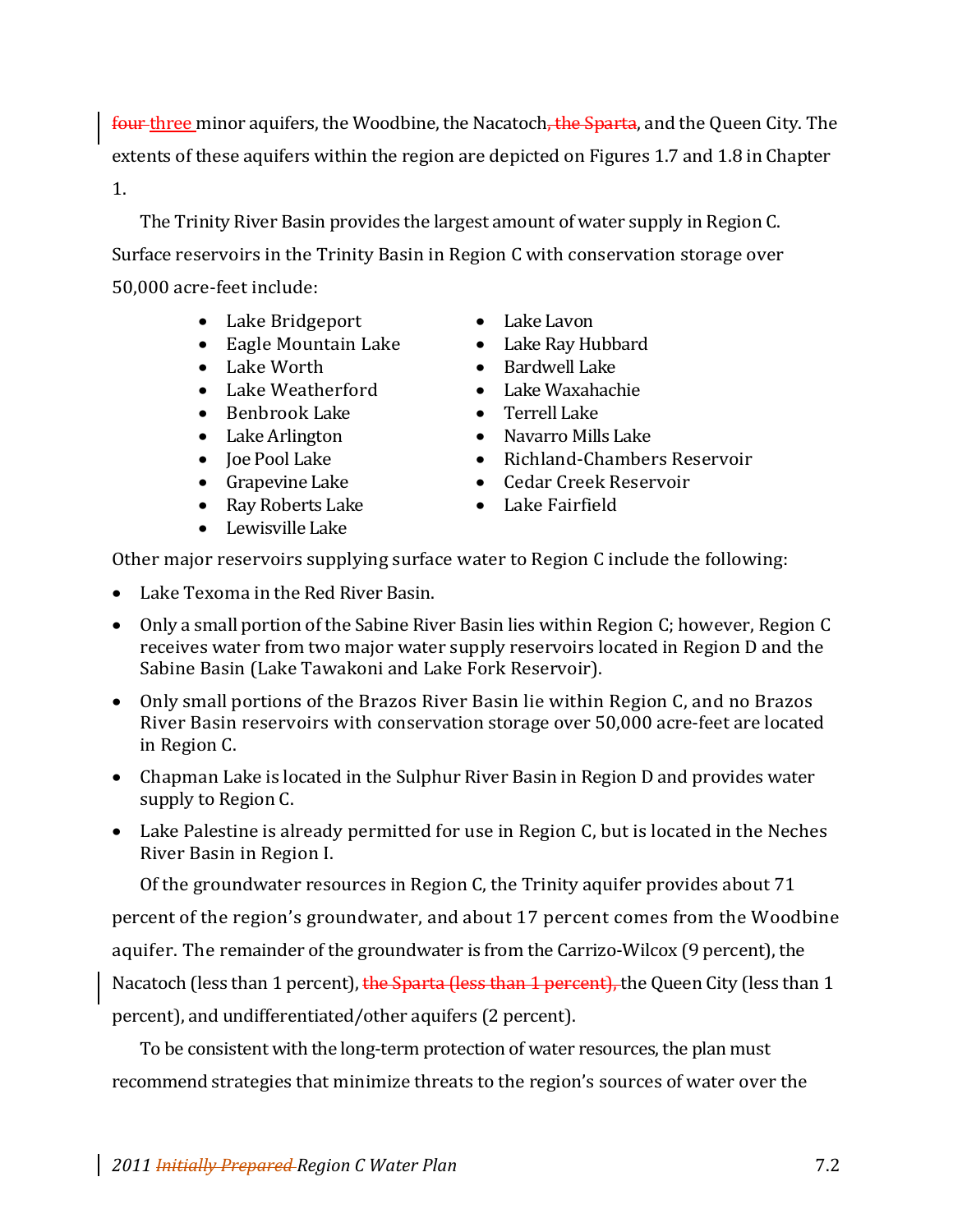planning period. The water management strategies identified in Chapter 4 were evaluated for threats to water resources. The state-developed surface Water Availability Models (WAMs) and Groundwater Availability Models (GAMs) were used to evaluate surface water and groundwater supplies, respectively. The results from these models were used to determine the amount of water supply that could be allocated while still protecting the sustainability of the water resources. The recommended strategies represent a comprehensive plan for meeting the needs of the region while effectively minimizing threats to water resources.

Descriptions of the major strategies and the ways in which they minimize threats include the following:

- *Water Conservation*. Strategies for water conservation have been recommended that will significantly reduce the demand for water, thereby reducing the impact on the region's groundwater and surface water sources. Not including reuse, water conservation practices are expected to reduce the water use in Region C by 567,473 acre‐feet per year by 2060, reducing impacts on both groundwater and surface water resources (Table 6.7).
- *Reuse Projects*. Existing and recommended reuse projects in Region C account for a total water supply of  $662636,475-656$  acre-feet per year as of 2060 (Table 6.7). The majority of the recommended reuse is for municipal use. A portion of the reuse water is for golf course and general irrigation in municipal areas and for steam electric power generation. These strategies will provide an economical and environmentally desirable source of water for Region C and delay the need for development of new water supplies.
- *Conservation and Reuse*. Conservation strategies and water reuse in Region C will account for 1,229,9481,204,1298 acre‐feet per year in 2060, including the TWDB conservation measures. This is 387 percent of the region's total demand.
- *Full Utilization of Existing Surface Supplies Committed to Region C*. A number of recommended strategies for Region C are intended to make full use of existing supplies. Most reservoirs in Region C will be utilized at or near their firm yield capacities but not beyond, thus protecting these reservoirs and allowing the continued water supplies throughout a drought similar to the drought of record. In addition, by fully utilizing the existing water supplies, water providers will delay the need for new supplies.
- *Investigation of Existing Supplies Not Committed To Region C.* As part of this planning process, the Region C Water Planning Group investigated the cost and availability of existing water supplies that might be made available to Region C. Cost-effective existing supplies are included in the *2011 Region C Water Plan*.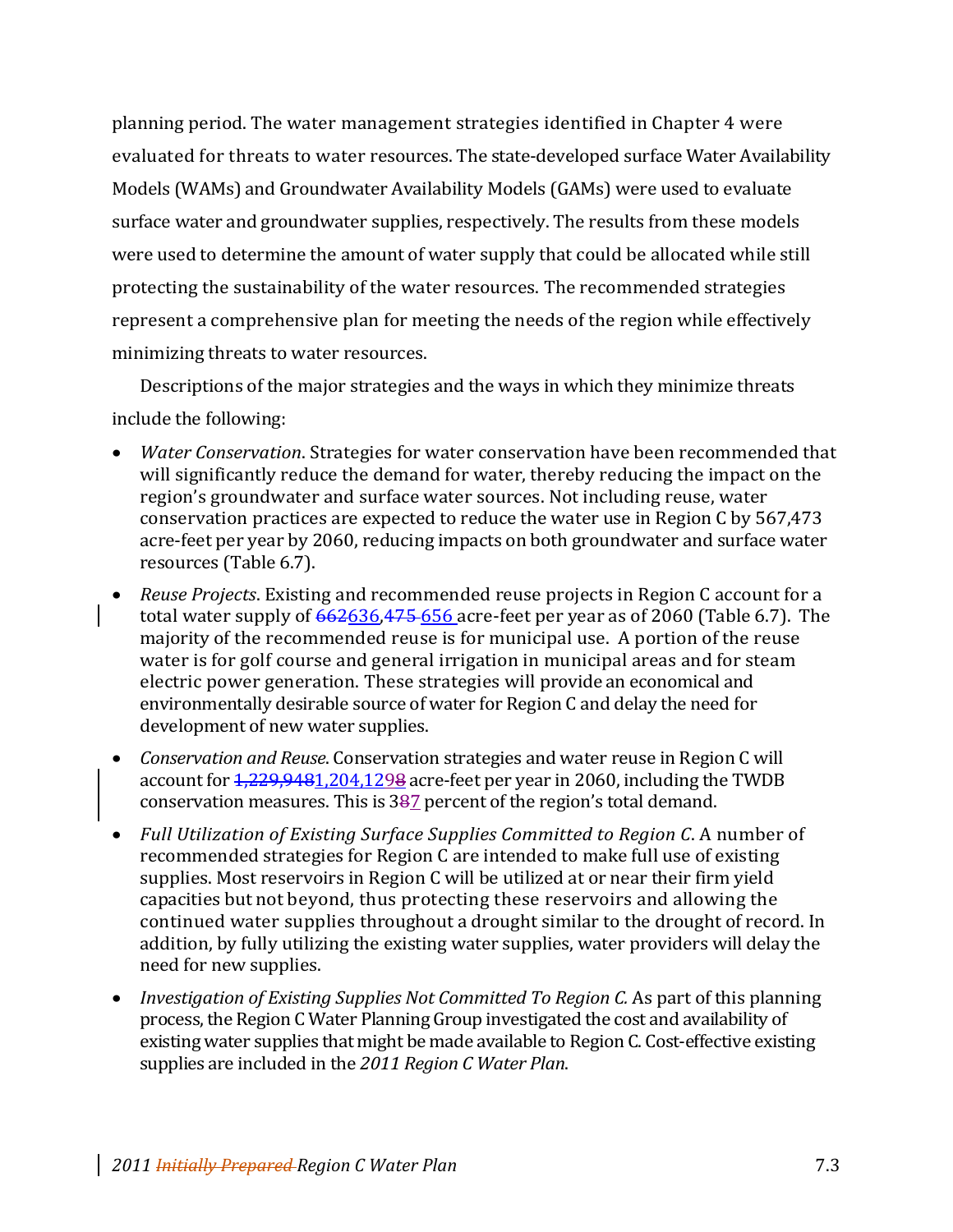- *Optimal Use of Groundwater*. This strategy is recommended for entities with limited alternative sources and sufficient groundwater supplies to meet their needs. Groundwater availability reported in the plan is the long‐term sustainability of the aquifer, and is based on aquifer recharge. In a few instances, over‐drafting is recommended in limited areas where no other alternatives are available until after 2010. By 2020, the recommended plan calls for groundwater use at a sustainable level, thus maintaining the long‐term sustainability of the aquifers.
- *New Surface Reservoirs*. A number of new surface reservoirs have been recommended as water management strategies. They include: Lower Bois d'Arc Creek Reservoir in 2020, Lake Ralph Hall in 2020 and Marvin Nichols Reservoir in 2030. Lake Tehuacana has been under consideration as an alternate management strategy for future supply. These reservoirs will have significant impacts on the land, homes, and habitat that will be inundated and on the existing stream segments which will be altered. As part of reservoir development, the Corps of Engineers will determine the quantity of land that should be set aside to mitigate for impacts to aquatic and wildlife habitats. Landowners within the reservoir sites will be compensated for their land. These new reservoirs will make releases for environmental water needs in accordance with environmental regulations and permit conditions, which will help sustain aquatic and wildlife habitat downstream from the reservoir. Water right permits for these reservoirs will be granted based on results from the WAMs which will ensure that these new water rights do not interfere with existing prior water rights, thus protecting existing water resources of the state.

#### *7.3 Consistency with Protection of Agricultural Resources*

Many areas of Region C are heavily urbanized, and the region has comparatively little irrigated agriculture. In the year 2006, 3.6 percent of the Region's total water use was for irrigation and livestock, as shown in Table 1.7. None of the recommended water management strategies involve transferring water rights from agricultural use to another use. Thus, the Region C plan protects current agricultural water use.

The proposed reservoirs in the *2011 Region C Water Plan* will inundate some agricultural areas, but agricultural use in the reservoir sites is limited. The proposed reservoirs located in Region C include Lower Bois d'Arc Creek Lake, Lake Ralph Hall and Lake Tehuacana. Very little agricultural activity exists in the area of these proposed reservoirs. During the permitting process,  $\frac{a}{x}$  site specific analyseis would address this topic in more detail.

The proposed Marvin Nichols Reservoir in the Region C Plan is located outside of Region C. The area of the proposed Marvin Nichol Reservoir site has some agricultural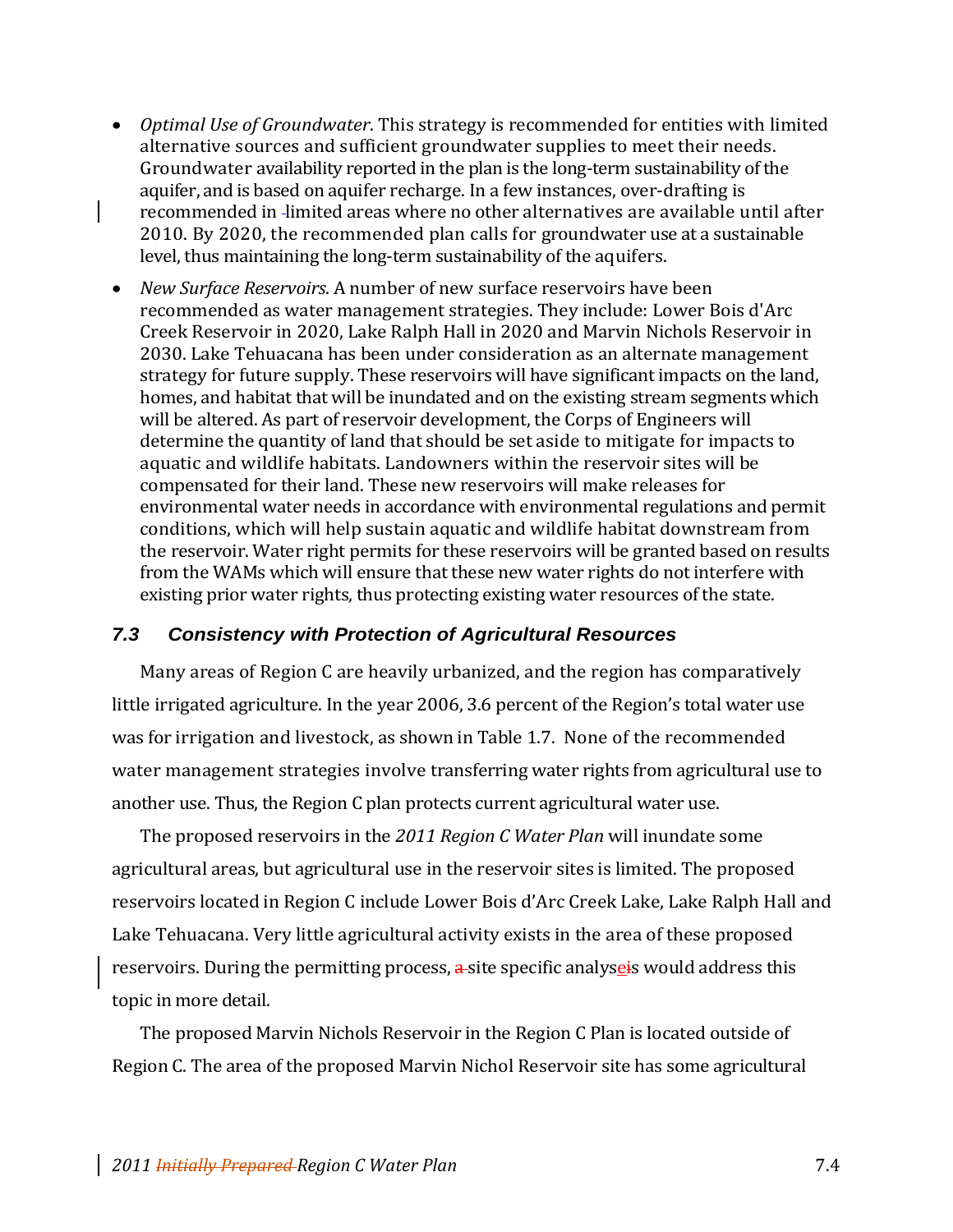activity, including cattle raising. This area is also known to have some hunting leases for game animals.

#### *7.4 Consistency with Protection of Natural Resources*

Region C contains many natural resources that must be considered in water planning. Natural resources include threatened or endangered species; local, state and federal parks and public land; and energy/mineral reserves. The Region C plan is consistent with the long‐term protection of these resources. A brief discussion of consistency of the plan with protection of natural resources follows.

#### Threatened/Endangered Species

A list of threatened or endangered species located within Region C is contained in two tables in Chapter 1. Table 1.29 presents the Federal Endangered or Threatened Species in Region C, and Table 1.30 lists the State Species of Special Concern in Region C. According to the Texas Parks and Wildlife Department's listing <sup>(2)</sup>, there are 12 endangered species and 19 threatened species whose habitats are located in Region C counties. According to the Federal Listing from the U.S. Fish and Wildlife Service (3), there are 7 endangered species and 2 threatened species whose habitats are located in Region C counties.

All recommended strategies in Region C have been chosen with the possible effects on these threatened and endangered species in mind. For example, strategies that are likely to disturb threatened or endangered species habitat include mitigation allowances that set aside additional land for that habitat.

#### Wetland Habitats

The Region C plan includes some projects that would have impacts to existing wetland habitats. The Marvin Nichols Reservoir and Lake Fastrill projects would inundate a portion of the state's Priority 1 bottomland hardwoods. These wetlands are considered high value to key waterfowl species and would require comparable mitigation. As discussed in Section 7.2, state and federal agencies will determine the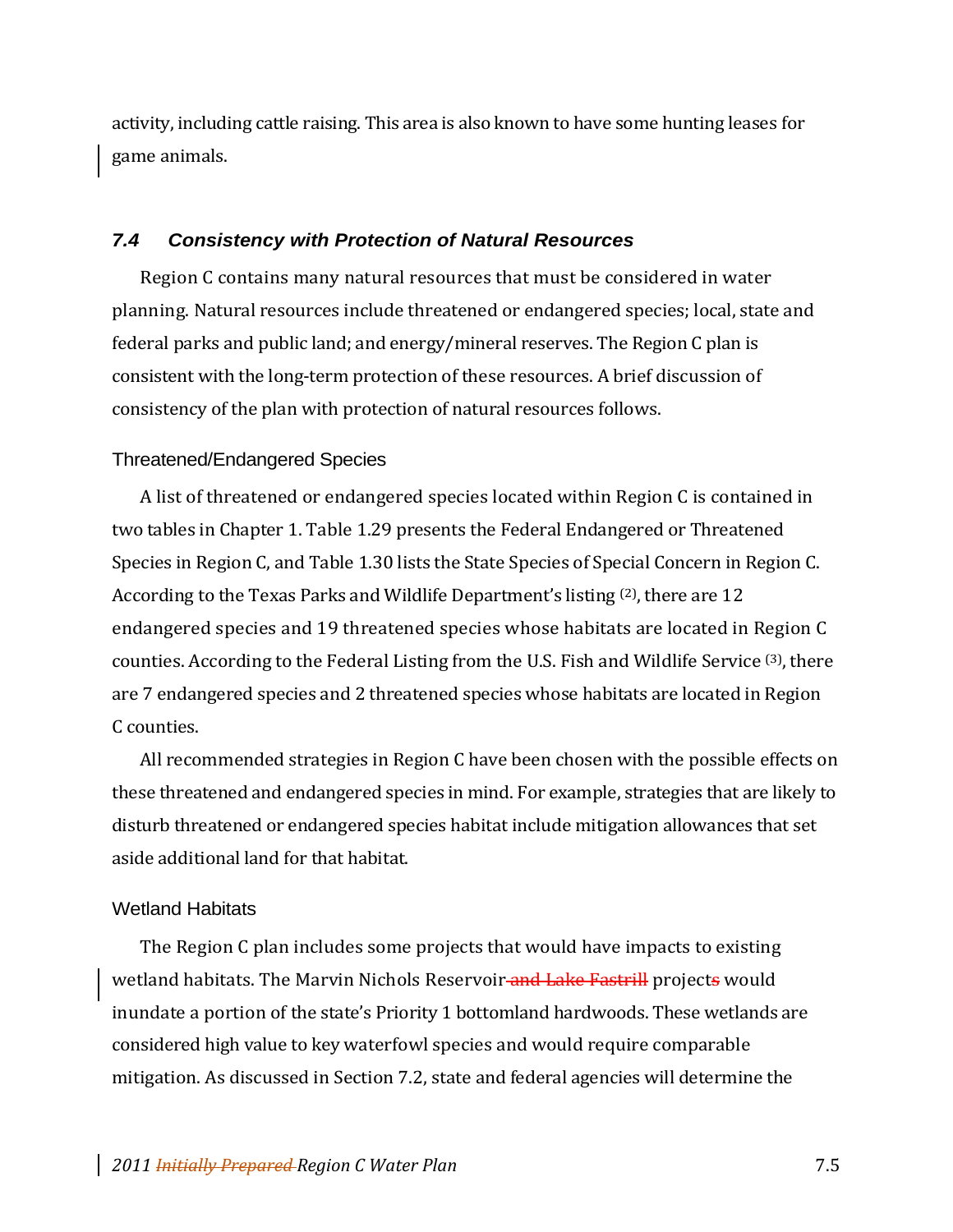quantity of land that should be set aside to mitigate for impacts to aquatic and wildlife habitats during reservoir development. The quantity and quality of the mitigation lands will be designed to achieve no net loss of wetlands functions and values. In addition, the development of a lake will create new wetland and aquatic habitats.

### Parks and Public Lands

The Texas Parks and Wildlife Department operates several state parks in Region C listed below: (4)

- Bonham State Park in Fannin County Purtis Creek State Park partially in
- Cedar Hill State Park in Dallas County Caddo National Grasslands Wildlife
- Eisenhower State Park in Grayson County
- Fairfield Lake State Park in Freestone County
- Lake Mineral Wells State Park in Parker County
- Fort Richardson & Lost Creek Reservoir State Park in Jack County
- Henderson County
- Management Area in Fannin County
- Ray Roberts State Park in Cooke, Denton, and Grayson Counties
- Richland Creek Wildlife Management Area in Freestone and Navarro Counties
- Ray Roberts Lake Wildlife Management Area in Cooke, Denton, and Grayson Counties
- Cedar Creek Islands Wildlife Management Area in Henderson and Kaufman Counties.

Federal government natural resource holdings in Region C include the following:

- Parks and other land around all of the Corps of Engineers lakes in the region (Texoma, Ray Roberts, Lewisville, Lavon, Grapevine, Benbrook, Joe Pool, Bardwell, and Navarro Mills)
- Hagerman National Wildlife Refuge on the shore of Lake Texoma in Grayson County
- Lyndon B. Johnson National Grasslands in Wise County.
- The Caddo National Grasslands WMA in Fannin County is administered by the US Forest Service and is managed under a cooperative agreement with Texas Parks and Wildlife.

In addition, there are a number of city parks, recreational facilities, and public lands located throughout the region.

Increased utilization of some reservoirs may lower the lake levels during a severe drought. This may affect the parks and public lands surrounding these reservoirs, but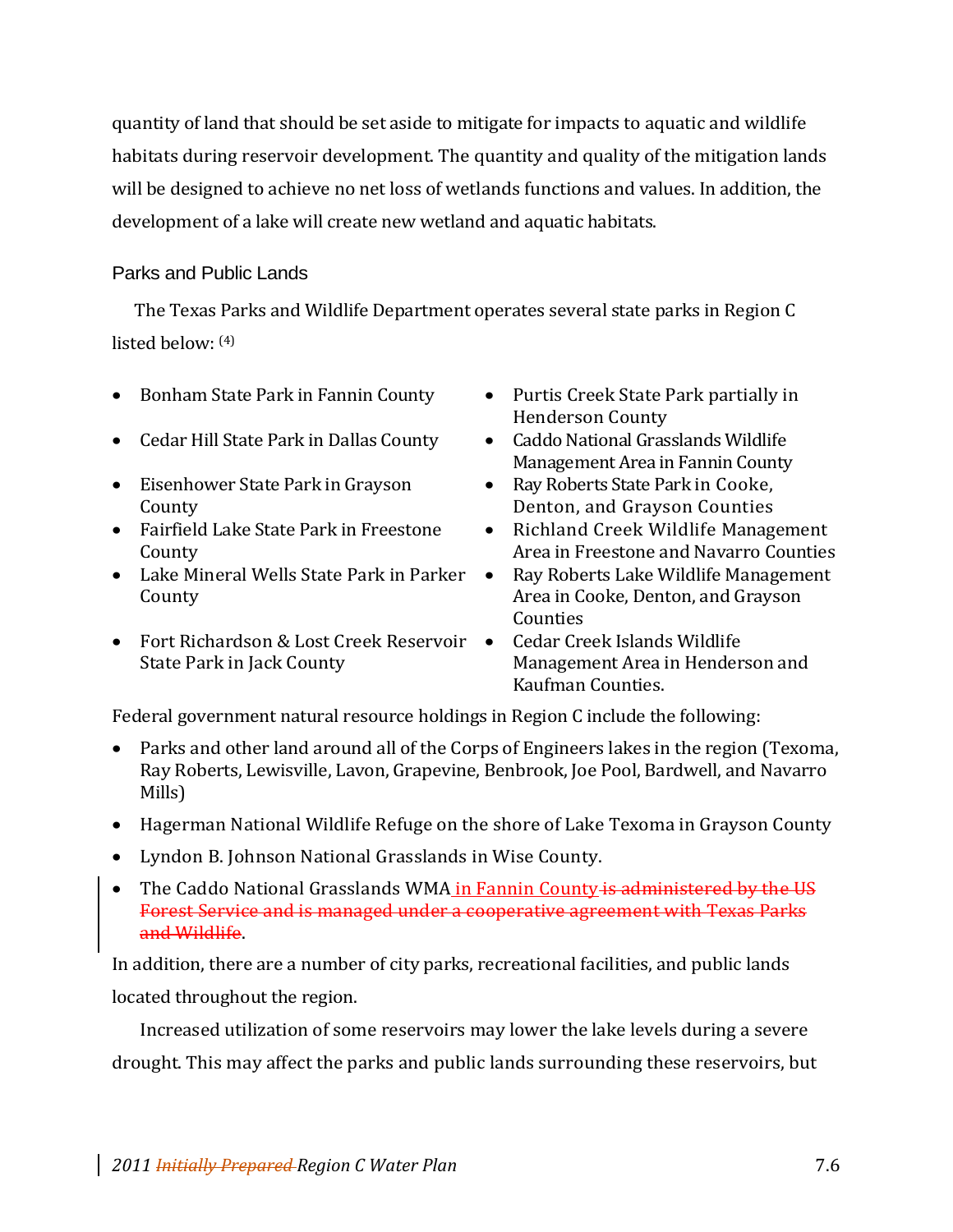the strategies recommended in the Region C plan will have no additional impact on these water resources beyond what has already been allowed for in their water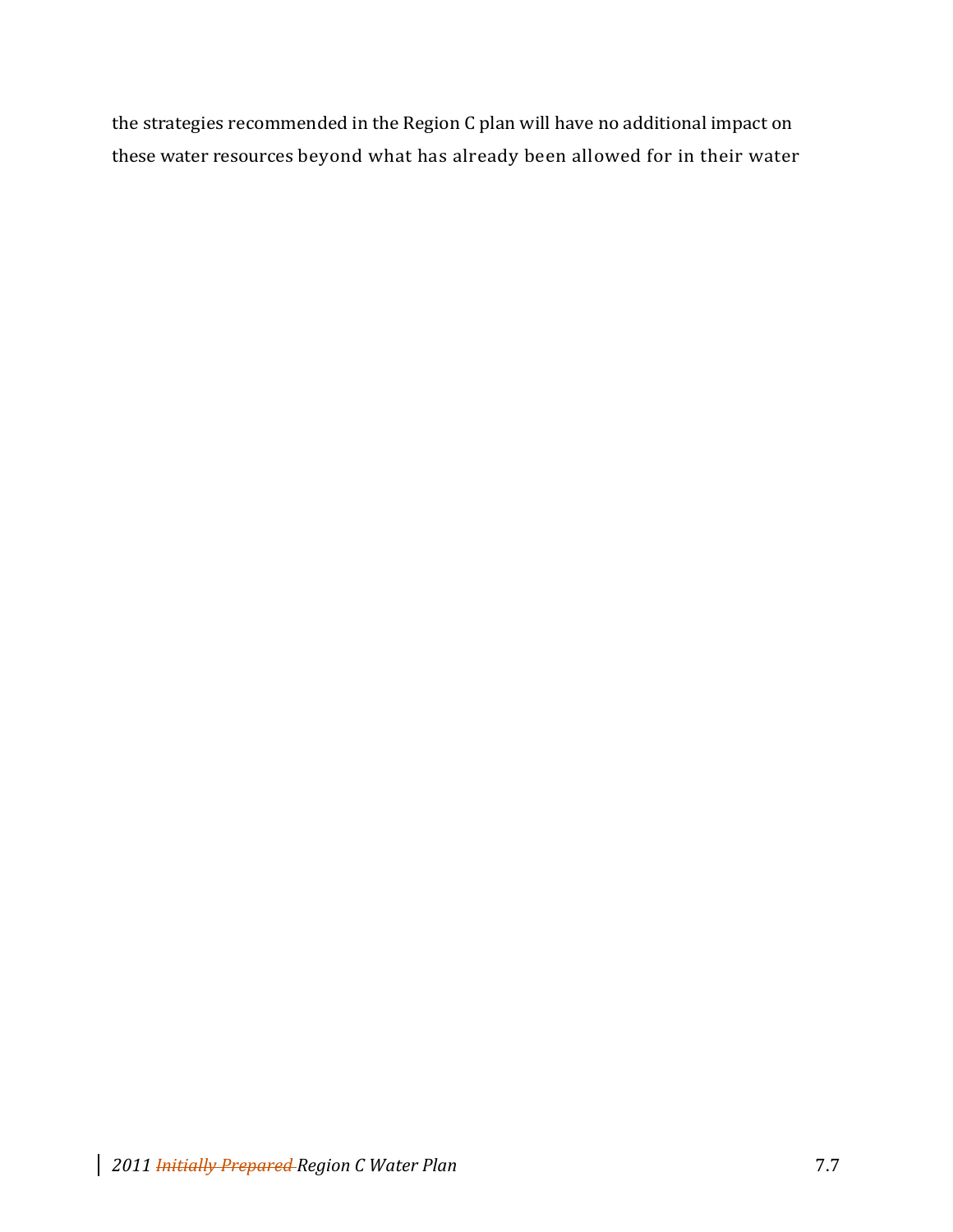rights permits. None of the recommended water management strategies evaluated for the Region C plan is expected to adversely impact parks or public lands.

#### Energy Reserves

Oil and natural gas fields are important natural resources in portions of Region C. Most of the oil production is in Jack, Wise, Cooke, Navarro, and Grayson Counties (5), and most of the natural gas production is in Freestone, Parker, Denton, Jack, Tarrant, and Wise Counties<sup>(6)</sup>. Gas production in the Barnett Shale has rapidly increased in the past decade due in large part to improvements in hydraulic fracture stimulation technologies (7). This use of water in gas production has significantly increased the mining use in Region C. In addition, there are some lignite coal resources in Region C  $(8)$ , the most significant of which is used to supply TXU Electric's Big Brown Steam Electric Station on Lake Fairfield. None of the recommended water management strategies are expected to impact oil, gas, or coal production in the region.

#### *7.5 Consistency with Protection of Navigation*

No commercial navigation activities occur in Region C at this time. For the two river segments identified by the Corps of Engineers as "navigable waters" (Trinity River downstream of Fort Worth and the Red River downstream of Warren's Bend in Cooke County), there are no known plans to initiate navigation activities. This plan has no impact to navigation in Region C.

The Region C recommended strategies also do not impact navigation activities in other regions. Analysis of the proposed reuse projects found that there are limited impacts to stream flows from reuse projects, thus protecting potential downstream navigation activities. The recommended reservoir located in adjacent regions (Marvin Nichols Reservoir) includes sufficient releases that would protect instream uses and downstream navigation activities.

#### *7.6 Consistency with State Water Planning Guidelines*

To be considered consistent with long‐term protection of the state's water, agricultural, and natural resources, the Region C plan must be determined to be in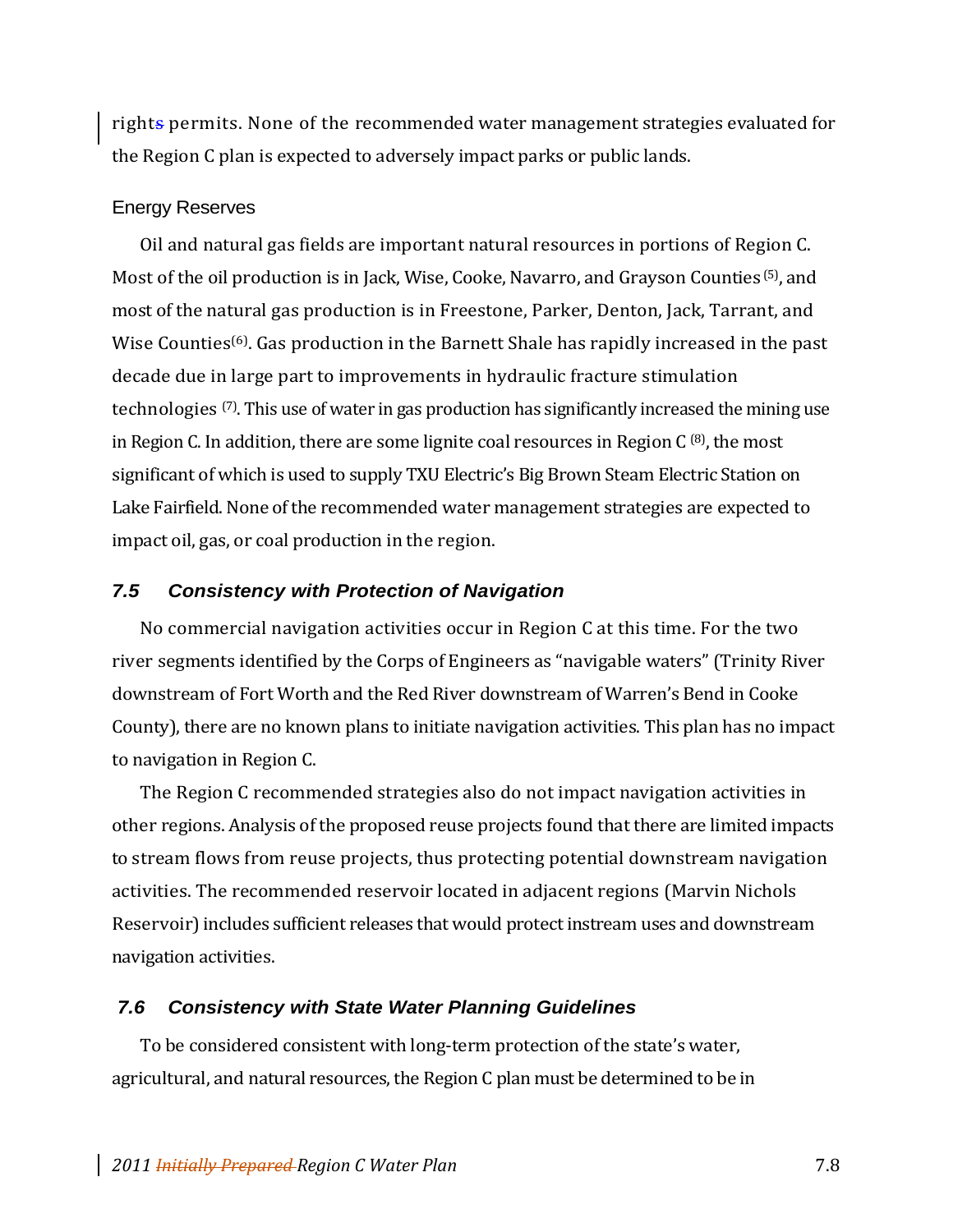compliance with the following regulations  $(1, 9)$ .

- 31 TAC Chapter 358.3
- 31 TAC Chapter 357.5
- 31 TAC Chapter 357.7
- 31 TAC Chapter 357.8
- 31 TAC Chapter 357.9

The information, data, evaluation, and recommendations included in Chapters 1 through 6 and Chapter 8 of the Region C plan collectively comply with these regulations.